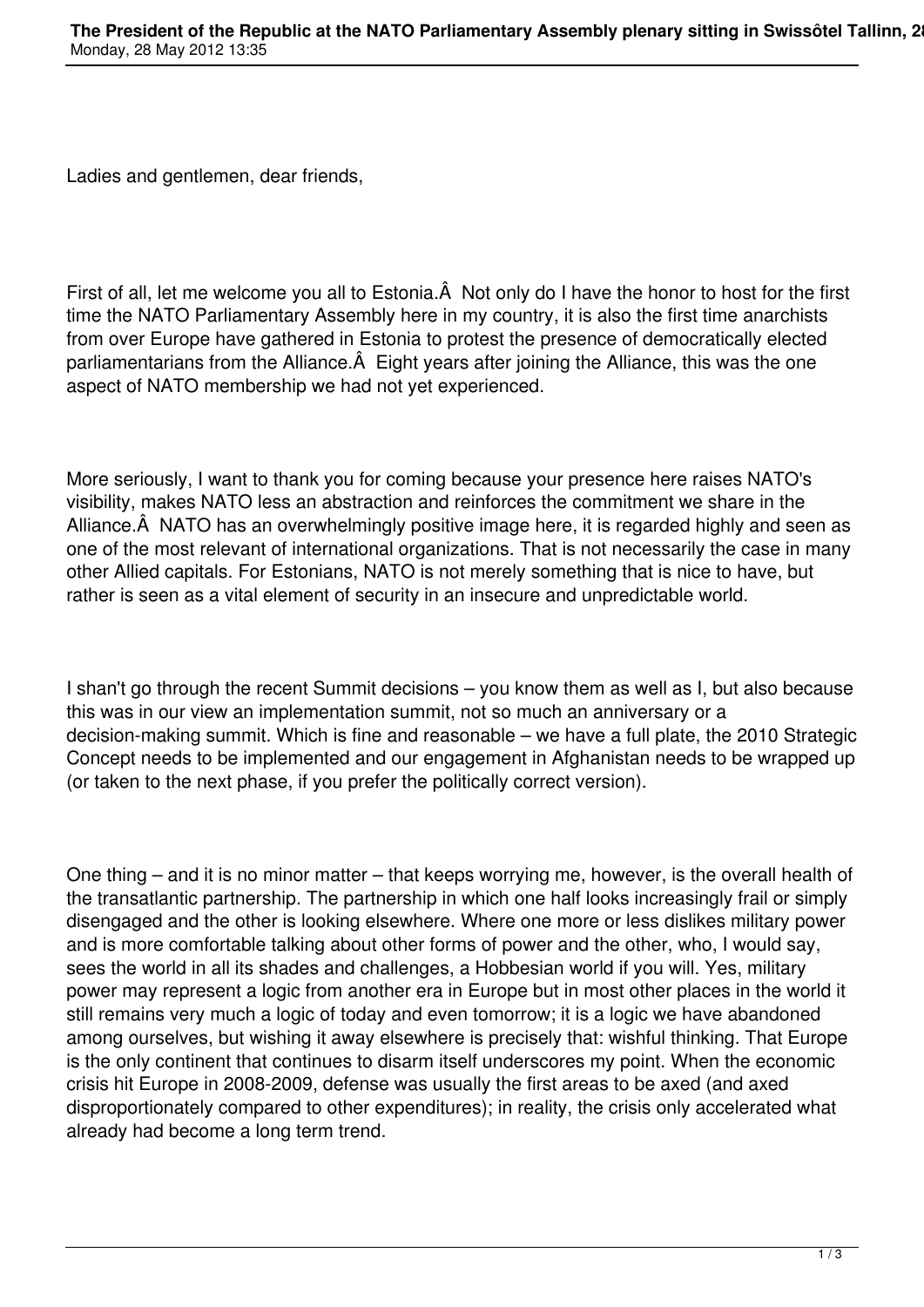Of all countries, with the dramatic decline in the economy in here in Estonia in the 2008-2010 you would expect our rhetoric to support the notion that security and defense cannot be a priority when so many other areas need attention and funding. Yet, we have seen things differently. Still a relatively poor country by Western European standards, yet a country that bails out countries richer than we, Estonia also could have found any number of reasons to prioritize spending in areas other than defense. Yet we did not because there is (enough) political will to keep as our priority meeting the commitments we have taken on in joining the Alliance. We have reached the 2% defense expenditure benchmark and we intend to keep to it.

The "smart defense" initiative has been discussed and debated sufficiently so I won't go into this here. Let me just say that smart defense does not mean "cheap defense". Â Using "smart" to justify "cheap" may strike some as clever but it definitely is not smart. One cannot expect remarkable output without proper input. Or to put it another way, we need not only to be "smart", we also need "defense".

One thing I would urge everyone here to think about is how to maintain all the experiences our militaries have collectively gathered in Afghanistan – be it from the war fighting aspect or the security sector reform perspective – in the post-Afghanistan environment. How to maintain interoperability standards, the logistics, medical and intelligence cooperation accumulated over the past decade of our involvement there, the list goes on.

Nobody would wish for a new conflict to keep up the momentum. I do think, however, that the reality is that we cannot predict when or where a new conflict may arise that requires NATO's involvement. Most likely it will be sooner rather than later, for that is the nature of world we live in. It may or may not look like Libya, it may or may not be a nation-building effort such as Afghanistan – which is why we must plan prudently for a full range of contingencies.

This being Estonia, I wish briefly also to mention cyber defense. The overall momentum in NATO as concerns cyber security, which culminated at Lisbon has waned somewhat, and for various reasons that you perhaps know better. At a minimum, we must fulfill and implement our existing and agreed-upon cyber defense policy. And we need to think beyond that. This does not mean we need to go over to cyber offense (although many of our Allies have done this nationally so why do we not even talk about collectively?) Nor does this mean we task the Alliance to protect our national critical information infrastructure. First and foremost I am talking about understanding that NATO has a clear role in cyber security (as does the EU) and in prioritizing this component of our collective security. For, again, much of the rest of the world is doing precisely that.